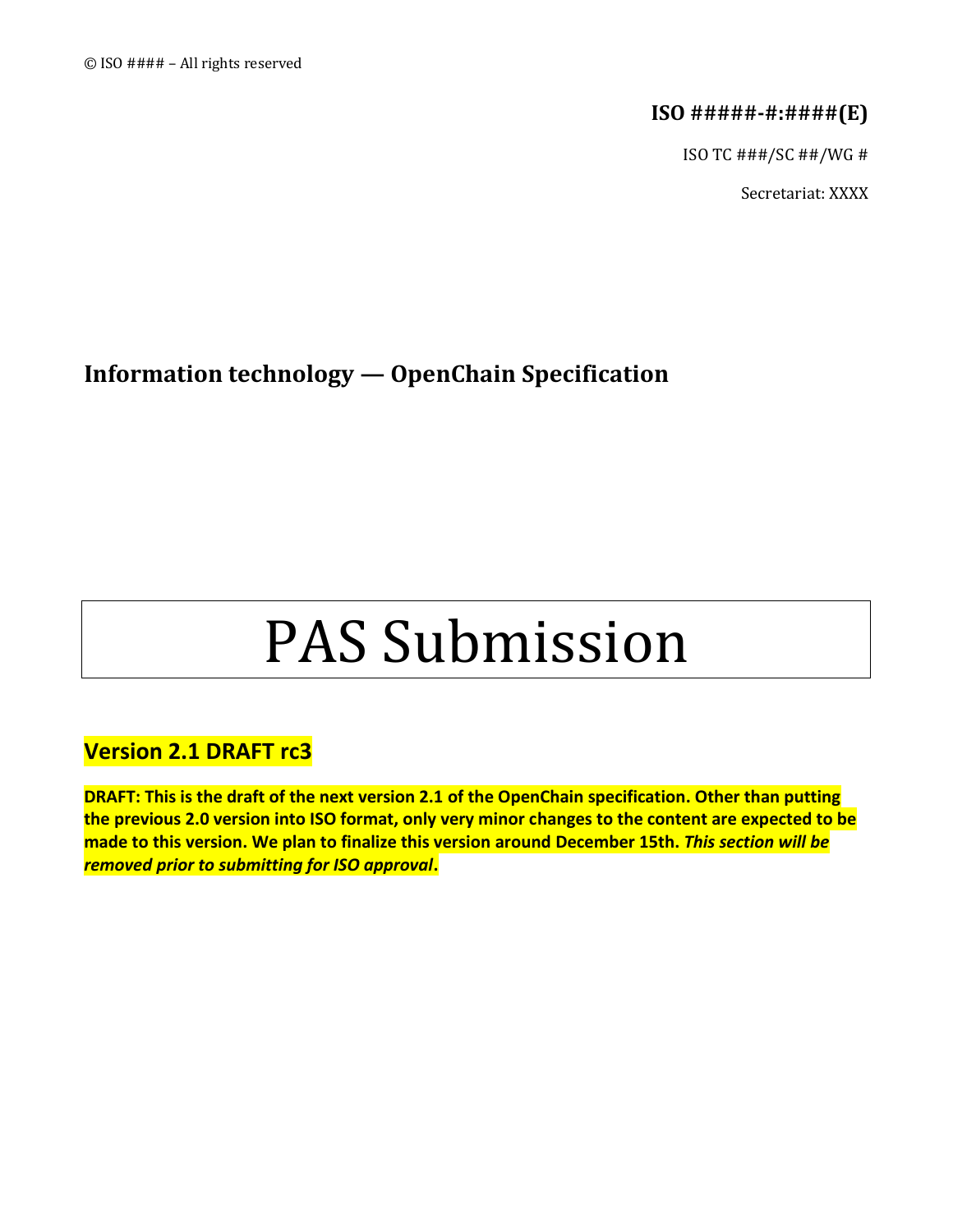#### © ISO 2019

All rights reserved. Unless otherwise specified, or required in the context of its implementation, no part of this publication may be reproduced or utilized otherwise in any form or by any means, electronic or mechanical, including photocopying, or posting on the internet or an intranet, without prior written permission. Permission can be requested from either ISO at the address below or ISO's member body in the country of the requester.

ISO copyright office CP 401 • Ch. de Blandonnet 8 CH-1214 Vernier, Geneva Phone: +41 22 749 01 11 Fax: +41 22 749 09 47 Email: copyright@iso.org Website: www.iso.org

Published in Switzerland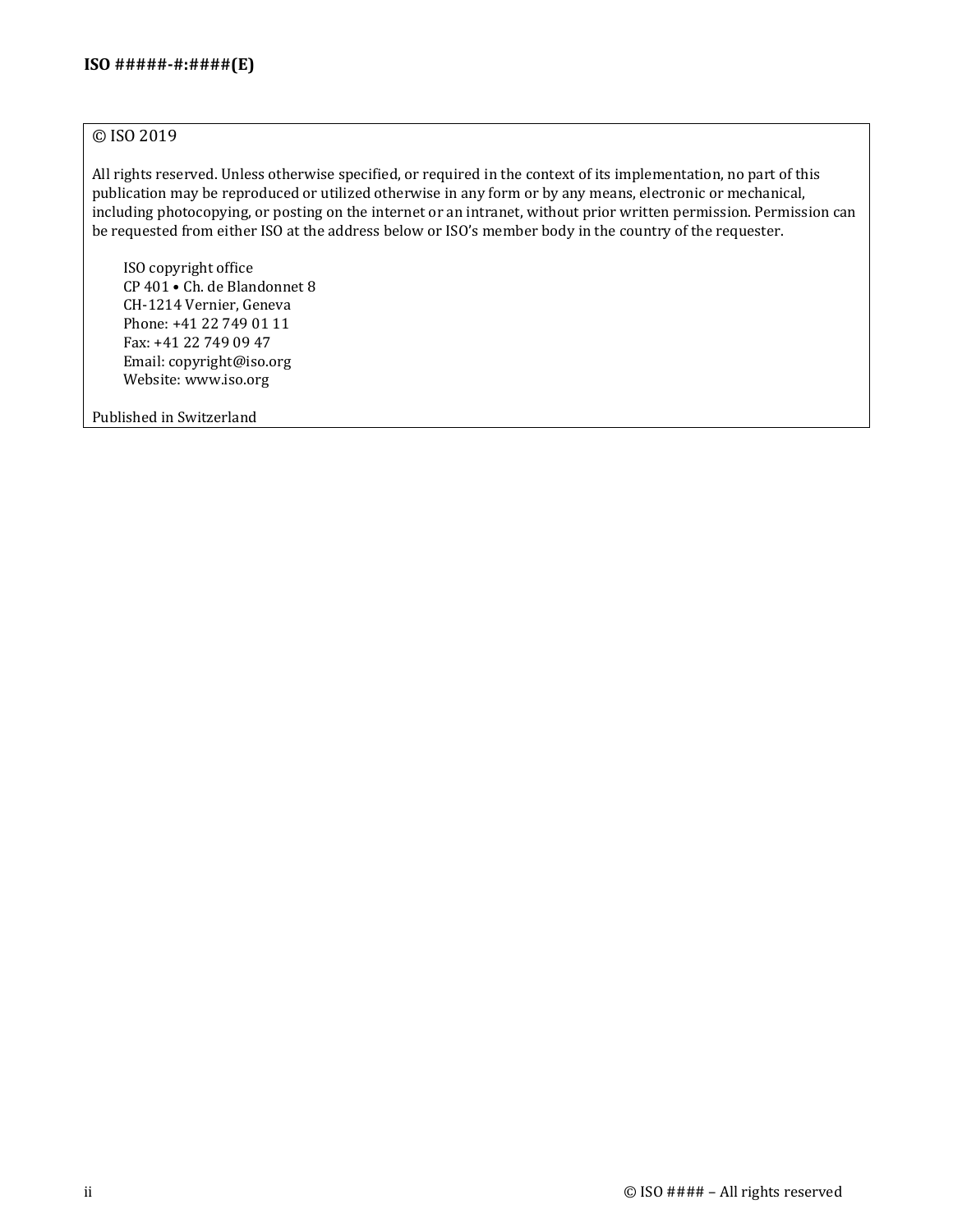# **Contents**

| 1              |
|----------------|
| $\overline{2}$ |
| 3              |
|                |
| 3.1.1          |
| 3.1.2          |
| 3.1.3          |
| 3.1.4          |
| 3.1.5          |
|                |
| 3.2.1          |
| 3.2.2          |
|                |
| 3.3.1          |
|                |
|                |
| 3.4.1          |
|                |
| 351            |
|                |
| 3.6.1          |
| 3.6.2          |
|                |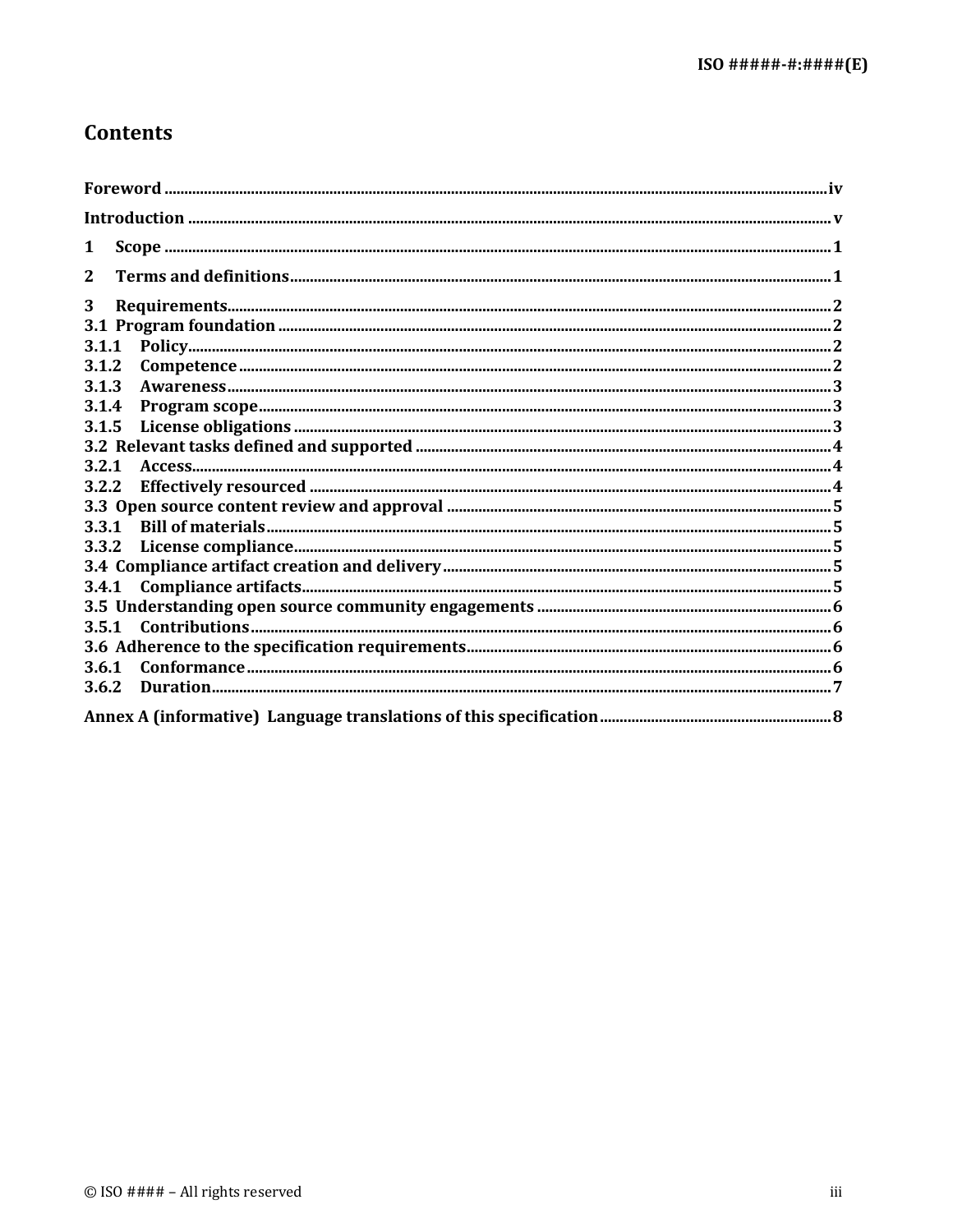# <span id="page-3-0"></span>**Foreword**

ISO (the International Organization for Standardization) is a worldwide federation of national standards bodies (ISO member bodies). The work of preparing International Standards is normally carried out through ISO technical committees. Each member body interested in a subject for which a technical committee has been established has the right to be represented on that committee. International organizations, governmental and non-governmental, in liaison with ISO, also take part in the work. ISO collaborates closely with the International Electrotechnical Commission (IEC) on all matters of electrotechnical standardization.

The procedures used to develop this document and those intended for its further maintenance are described in the ISO/IEC Directives, Part 1. In particular, the different approval criteria needed for the different types of ISO documents should be noted. This document was drafted in accordance with the editorial rules of the ISO/IEC Directives, Part 2 (see [www.iso.org/directives\)](https://www.iso.org/directives-and-policies.html).

Attention is drawn to the possibility that some of the elements of this document may be the subject of patent rights. ISO shall not be held responsible for identifying any or all such patent rights. Details of any patent rights identified during the development of the document will be in the Introduction and/or on the ISO list of patent declarations received (see [www.iso.org/patents\)](https://www.iso.org/iso-standards-and-patents.html).

Any trade name used in this document is information given for the convenience of users and does not constitute an endorsement.

For an explanation of the voluntary nature of standards, the meaning of ISO specific terms and expressions related to conformity assessment, as well as information about ISO's adherence to the World Trade Organization (WTO) principles in the Technical Barriers to Trade (TBT), see [www.iso.org/iso/foreword.html.](https://www.iso.org/foreword-supplementary-information.html)

This document was prepared by the Linux Foundation and was submitted to Joint Technical Committee ISO/IEC JTC 1, *Information technology*, under the "PAS Transposition Process".

This edition is the first.

Any feedback or questions on this document should be directed to the user's national standards body. A complete listing of these bodies can be found at [www.iso.org/members.html.](https://www.iso.org/members.html)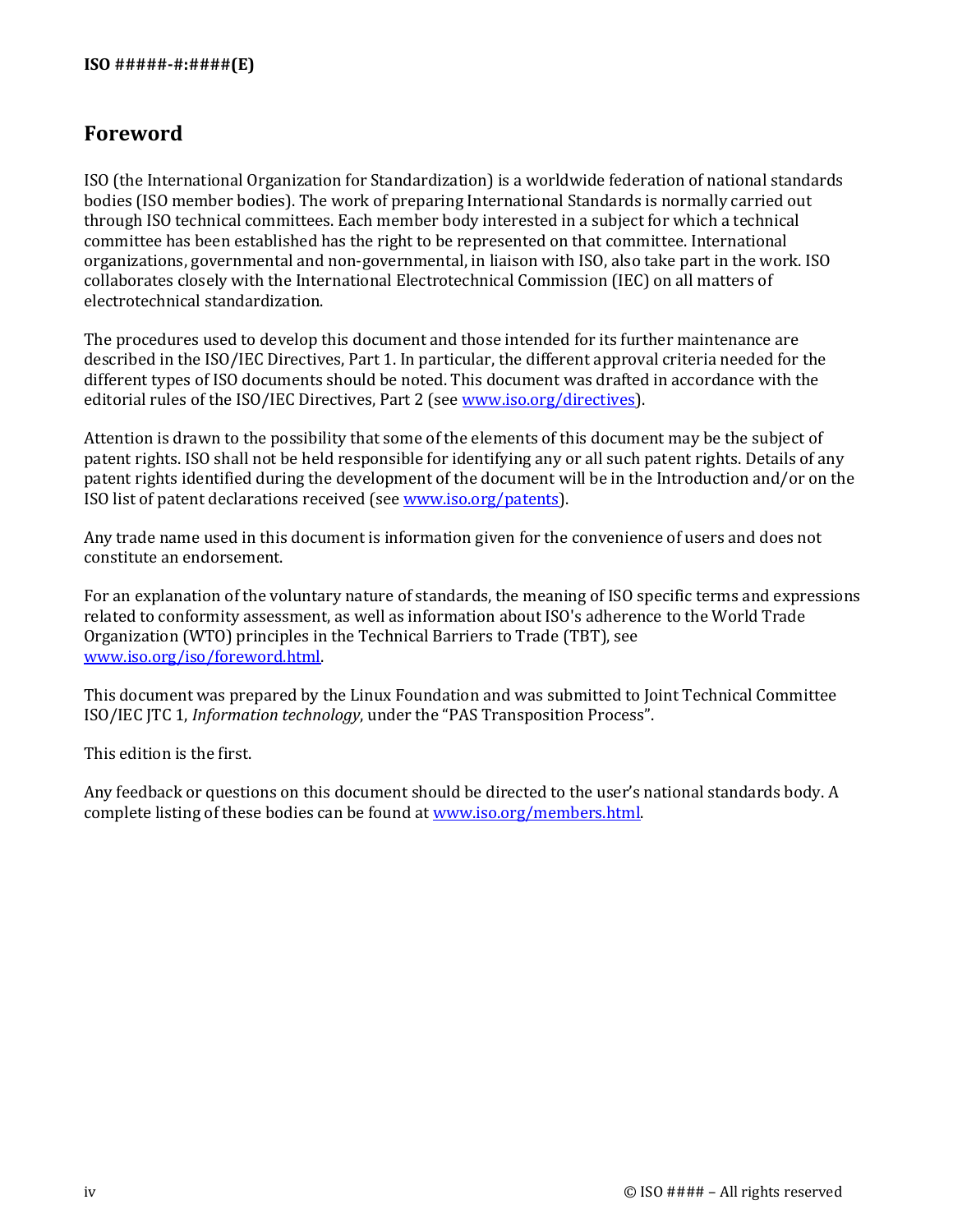# <span id="page-4-0"></span>**Introduction**

This document defines the key requirements of a quality open source license compliance program. The objective is to provide a benchmark that builds trust between organizations exchanging software solutions comprised of open source software. Specification conformance provides assurance that a program has been designed to produce the required compliance artifacts (i.e., legal notices, source code and so forth) for each software solution. This document focuses on the "what" and "why" aspects of a program rather than the "how" and "when". This ensures flexibility for different organizations of different sizes in different markets to choose specific policy and process content that fits their size, goals and scope. For instance, an OpenChain conformant program may address a single product line or the entire organization.

This introduction provides the context for all potential users. Clause [2](#page-6-1) defines key terms used throughout this document. Clause [3](#page-7-0) defines the requirements that a program must satisfy to achieve conformance. A requirement consists of one or more verification materials (i.e., records) that must be produced to satisfy the requirement. Verification materials are not required to be made public, though an organization may choose to provide them to others, potentially under a Non-Disclosure Agreement (NDA).

This document was developed as an open initiative with feedback received from more than 200 contributors. Insight into its historical development can be obtained by reviewing the Specification [mailing list](https://lists.openchainproject.org/g/specification) an[d Frequently Asked Questions](https://wiki.linuxfoundation.org/openchain/specification-questions-and-answers) (FAQs).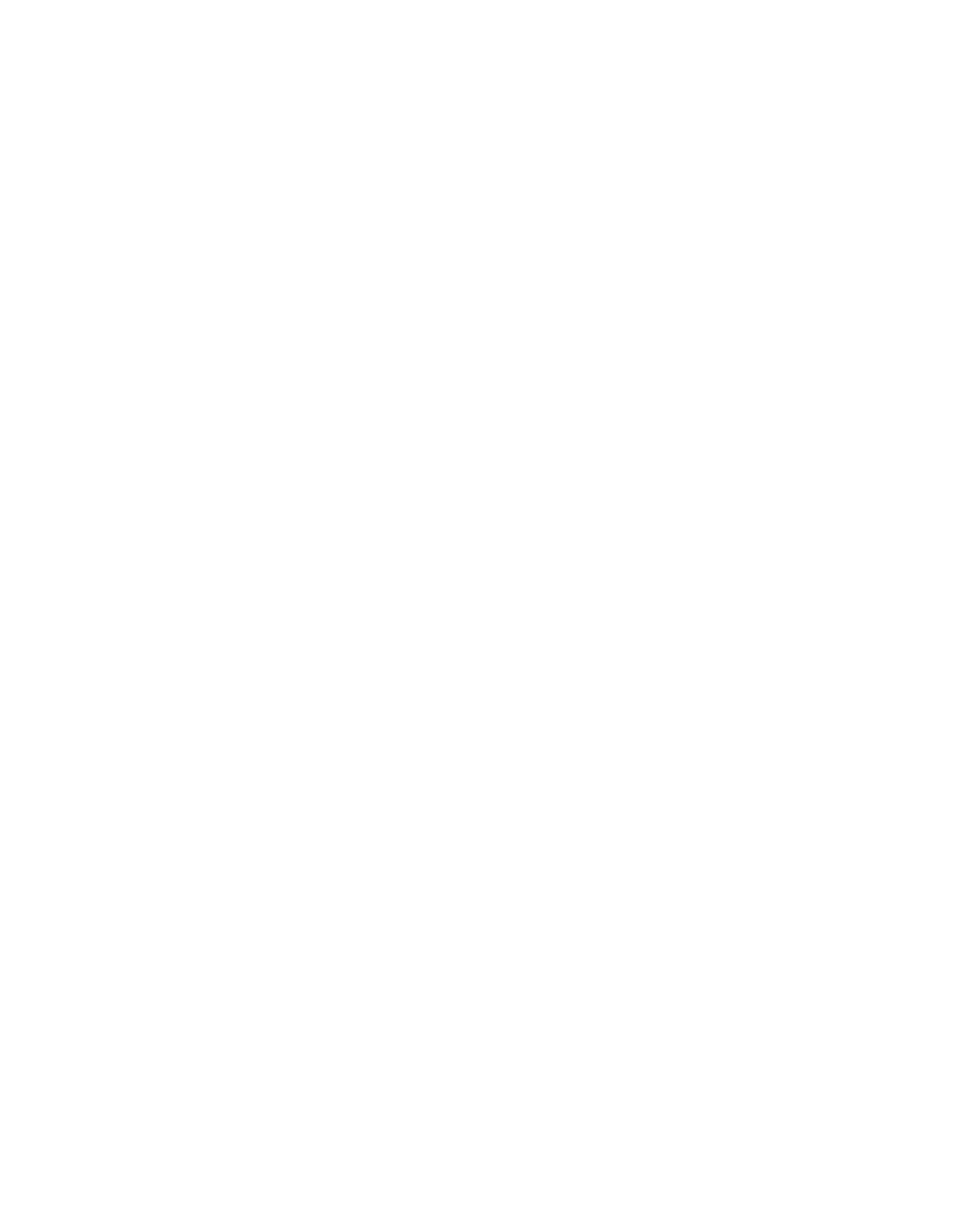# **Information technology — OpenChain Specification**

# <span id="page-6-0"></span>**1 Scope**

This document specifies the key requirements of a quality open source license compliance program in order to provide a benchmark that builds trust between organizations exchanging software solutions comprised of open source software.

# <span id="page-6-1"></span>**2 Terms and definitions**

For the purposes of this document, the following terms and definitions apply.

# **2.1**

# **compliance artifacts**

a collection of arti;facts that represent the output of a compliance program and accompany the supplied software

Note: The collection may include (but is not limited to) one or more of the following: attribution notices, source code, build and install scripts, copy of licenses, copyright notices, modification notifications, written offers, open source component bill of materials, and SPDX documents.

# **2.2**

# **identified licenses**

a set of open source software licenses identified as a result of following an appropriate method of identifying open source components from which the supplied software is comprised

# **2.3**

# **OpenChain conformant**

a program that satisfies all the requirements of this document

# **2.4**

# **open source**

software subject to one or more licenses that meet the Open Source Definition published by the Open Source Initiative (see **opensource.org/osd**) or the Free Software Definition published by the Free Software Foundation (see [gnu.org/philosophy/free-sw.html\)](https://www.gnu.org/philosophy/free-sw.html) or similar license

#### **2.5**

#### **program**

the set of policies, processes and personnel that comprise an organization's open source license compliance activities

# **2.6**

#### **program participants**

any organization employee or contractor that defines, contributes to or has responsibility for preparing supplied software

Note: Depending on the organization, that may include (but is not limited to) software developers, release engineers, quality engineers, product marketing and product management.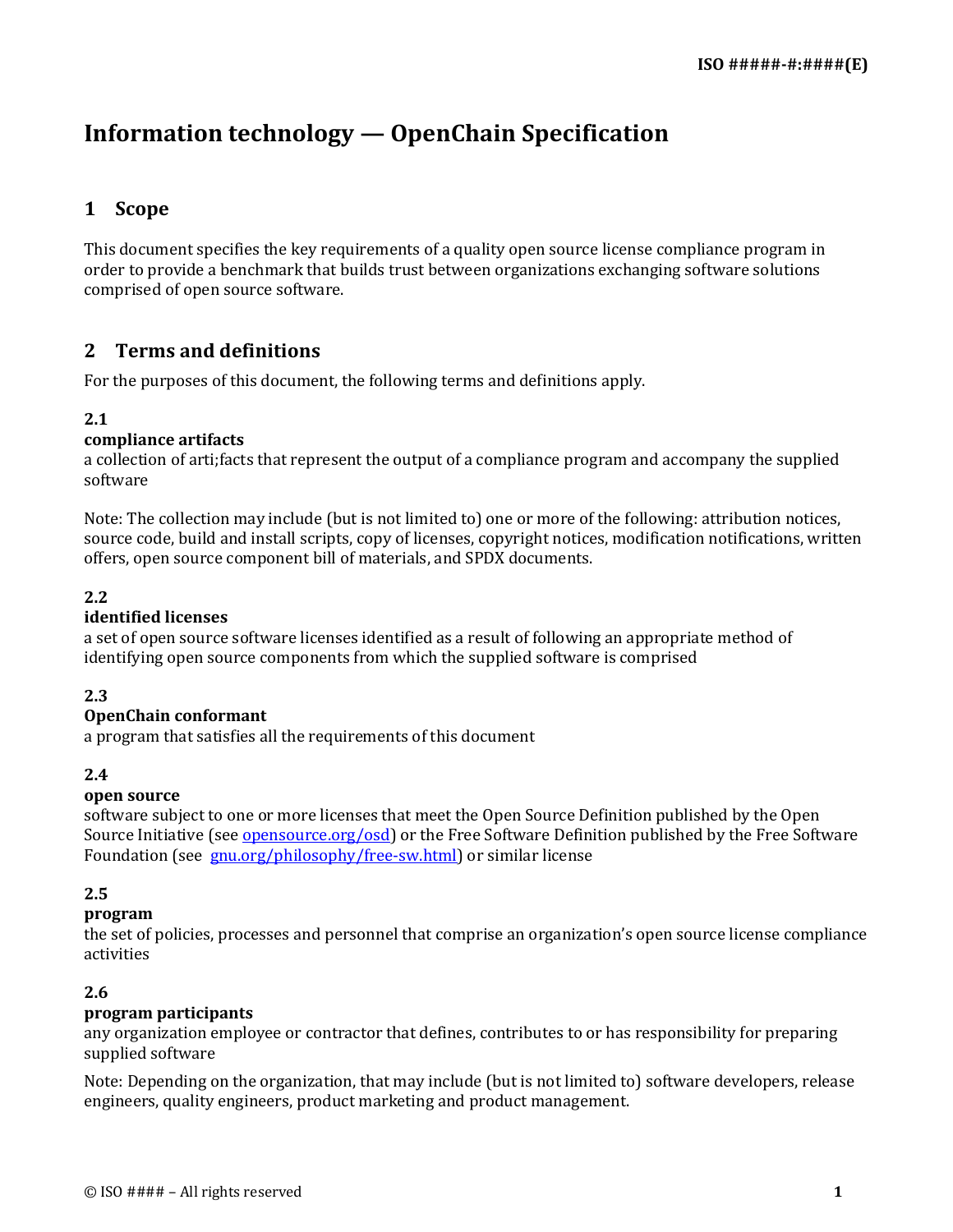# **2.7**

# **SPDX**

the format standard created by the Linux Foundation's SPDX (Software Package Data Exchange) Working Group for exchanging bill of materials for a given software package, including associated license and copyright information (see [spdx.org\)](https://spdx.org/)

# **2.8**

#### **supplied software**

software that an organization distributes to third parties (e.g., other organizations or individuals)

#### **2.9**

#### **verification materials**

materials that demonstrate that a given requirement of the specification is satisfied

ISO and IEC maintain terminological databases for use in standardization at the following addresses:

- ISO Online browsing platform: available at<https://www.iso.org/obp>
- IEC Electropedia: available a[t http://www.electropedia.org/](http://www.electropedia.org/)

# <span id="page-7-0"></span>**3 Requirements**

# <span id="page-7-1"></span>**3.1Program foundation**

#### <span id="page-7-2"></span>**3.1.1 Policy**

A written open source policy shall exist that governs open source license compliance of the supplied software. The policy shall be internally communicated.

#### **Verification material(s):**

- $\Box$  3.1.1.1 A documented open source policy.
- $\Box$  3.1.1.2 A documented procedure that makes program participants aware of the existence of the open source policy (e.g., via training, internal wiki, or other practical communication method).

#### **Rationale:**

To ensure steps are taken to create, record and make program participants aware of the existence of an open source policy. Although no requirements are provided here on what should be included in the policy, other sections may impose requirements on the policy.

#### <span id="page-7-3"></span>**3.1.2 Competence**

The organization shall

- Identify the roles and the corresponding responsibilities of those roles that affects the performance and effectiveness of the program;
- Determine the necessary competence of program participants fulfilling each role
- **Ensure that program participants are competent on the basis of appropriate education, training,** and/or experience;
- Where applicable, take actions to acquire the necessary competence; and
- Retain appropriate documented information as evidence of competence.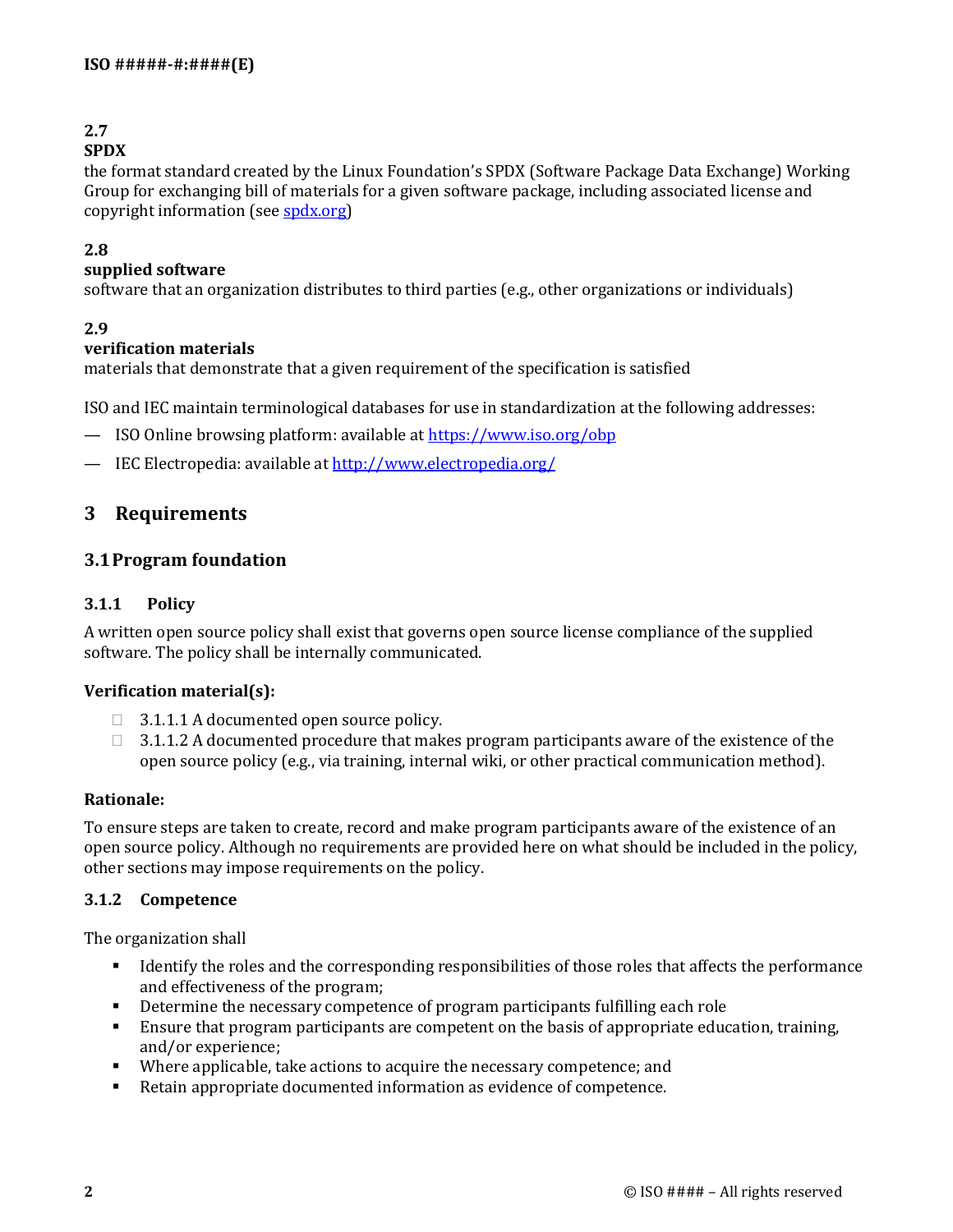# **Verification material(s):**

- $\Box$  3.1.2.1 A documented list of roles with corresponding responsibilities for the different participants in the program.
- $\Box$  3.1.2.2 A document that identifies the competencies for each role.
- $\Box$  3.1.2.3 Documented evidence of assessed competence for each program participant.

# **Rationale:**

Ensure that the program participants have obtained a sufficient level of competence for their respective roles and responsibilities.

# <span id="page-8-0"></span>**3.1.3 Awareness**

The organization shall ensure that the program participants are aware of:

- The open source policy;
- Relevant open source objectives;
- Their contribution to the effectiveness of the program; and
- The implications of not following the Program's requirements.

#### **Verification material(s):**

 $\Box$  3.1.3.1 Documented evidence of assessed awareness for the program participants - which should include the program's objectives, one's contribution within the program, and implications of program non-conformance.

#### **Rationale:**

To ensure the program participants have obtained a sufficient level of awareness for their respective roles and responsibilities within the program.

#### <span id="page-8-1"></span>**3.1.4 Program scope**

Different programs may be governed by different levels of scope. For example, a program could govern a single product line, an entire department or an entire organization. The scope designation needs to be declared for each program.

#### **Verification material(s):**

 $\Box$  3.1.4.1 A written statement that clearly defines the scope and limits of the program.

#### **Rationale:**

To provide the flexibility to construct a program that best fits the scope of an organization's needs. Some organizations could choose to maintain a program for a specific product line while others could implement a program to govern the supplied software of the entire organization.

#### <span id="page-8-2"></span>**3.1.5 License obligations**

A process shall exist for reviewing the identified licenses to determine the obligations, restrictions and rights granted by each license.

# **Verification material(s):**

 $\Box$  3.1.5.1 A documented procedure to review and document the obligations, restrictions and rights granted by each identified license.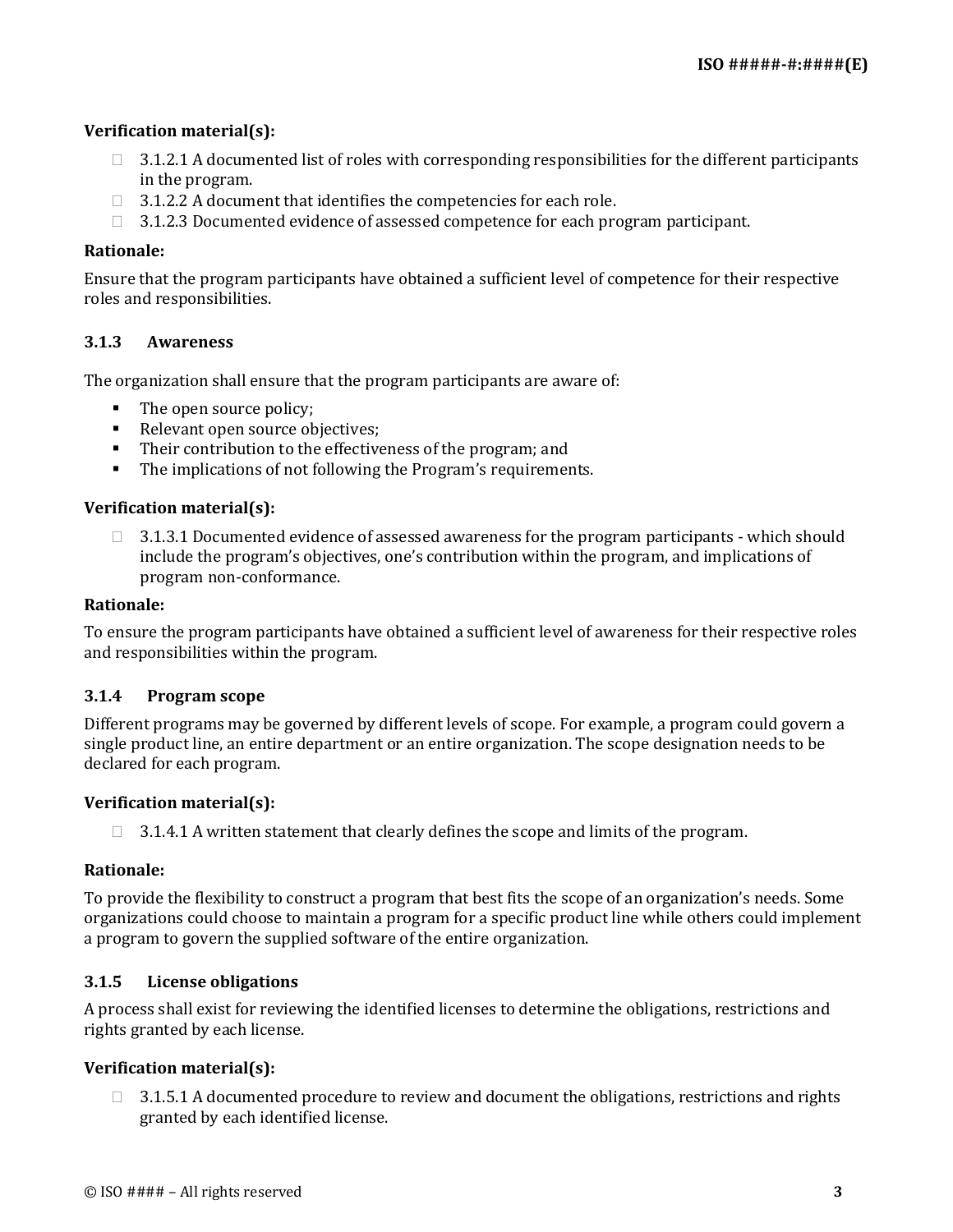#### **Rationale:**

To ensure a process exists for reviewing and identifying the license obligations for each identified license for the various use cases an organization may encounter (as defined in [§3.3.2\)](#page-10-2).

# <span id="page-9-0"></span>**3.2 Relevant tasks defined and supported**

#### <span id="page-9-1"></span>**3.2.1 Access**

Maintain a process to effectively respond to external open source inquiries. Publicly identify a means by which a third party can make an open source compliance inquiry.

#### **Verification material(s):**

- $\Box$  3.2.1.1 Publicly visible method that allows any third party to make an open source license compliance inquiry (e.g., via a published contact email address, or the Linux Foundation's Open Compliance Directory).
- $\Box$  3.2.1.2 An internal documented procedure for responding to third party open source license compliance inquiries.

#### **Rationale:**

To ensure there is a reasonable way for third parties to contact the organization with regard to open source compliance inquiries and that the organization is prepared to effectively respond.

#### <span id="page-9-2"></span>**3.2.2 Effectively resourced**

Identify and Resource Program Task(s):

- Assign accountability to ensure the successful execution of program tasks.
- **Program tasks are sufficiently resourced:** 
	- o Time to perform the tasks have been allocated; and
	- o Adequate funding has been allocated.
- A process exists for reviewing and updating the policy and supporting tasks;
- **Example 3** Legal expertise pertaining to open source license compliance is accessible to those who may need such guidance; and
- A process exists for the resolution of open source license compliance issues.

#### **Verification material(s):**

- $\Box$  3.2.2.1 Document with name of persons, group or function in program role(s) identified.
- $\Box$  3.2.2.2 The identified program roles have been properly staffed and adequate funding provided.
- $\Box$  3.2.2.3 Identification of legal expertise available to address open source license compliance matters which could be internal or external.
- $\Box$  3.2.2.4 A documented procedure that assigns internal responsibilities for open source compliance.
- $\Box$  3.2.2.5 A documented procedure for handling the review and remediation of non-compliant cases.

#### **Rationale:**

To ensure: i) program responsibilities are effectively supported and resourced and ii) policies and supporting processes are regularly updated to accommodate changes in open source compliance best practices.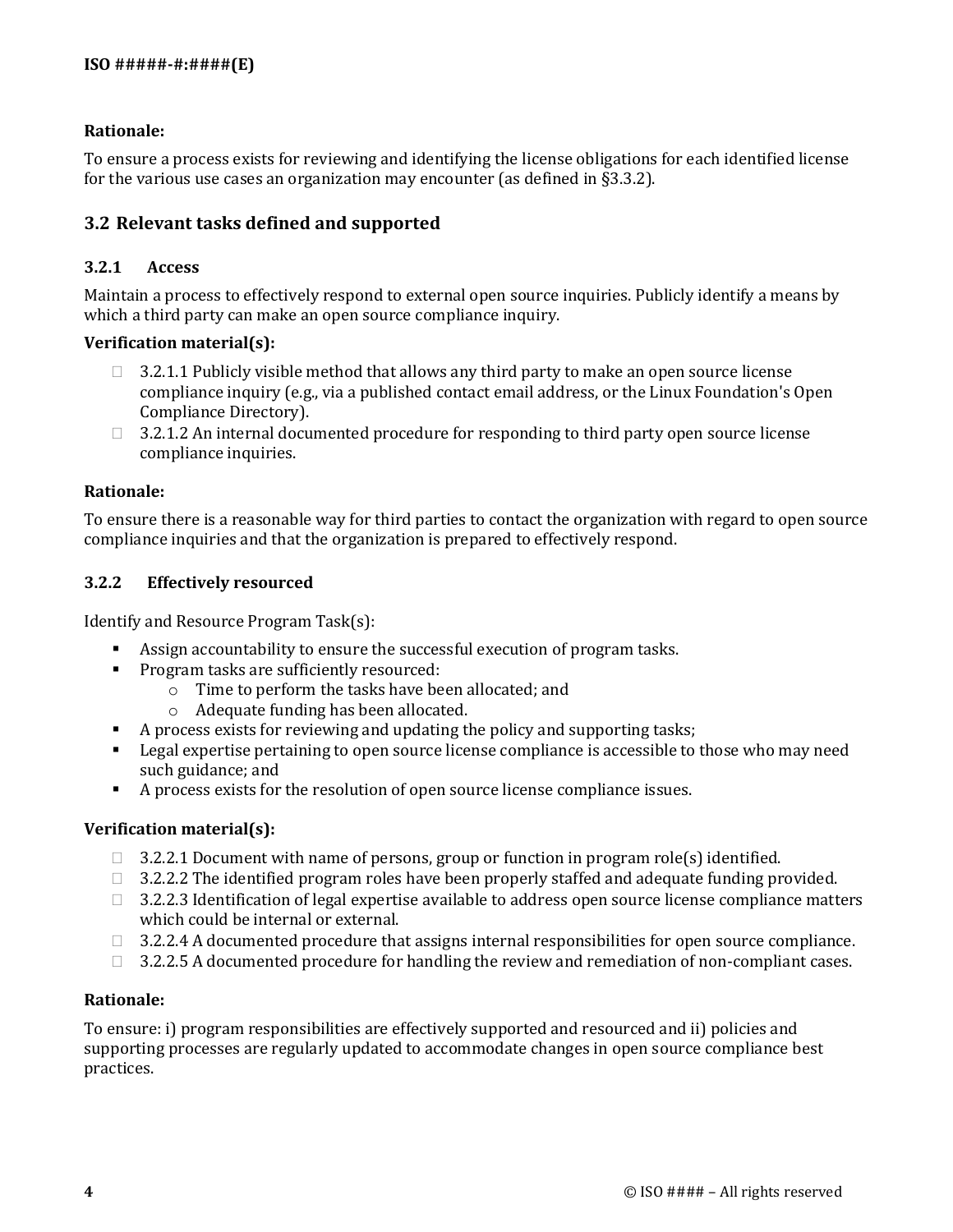# <span id="page-10-0"></span>**3.3 Open source content review and approval**

## <span id="page-10-1"></span>**3.3.1 Bill of materials**

A process shall exist for creating and managing a bill of materials that includes each open source component (and its identified licenses) from which the supplied software is comprised.

#### **Verification material(s):**

- $\Box$  3.3.1.1 A documented procedure for identifying, tracking, reviewing, approving, and archiving information about the collection of open source components from which the supplied software is comprised.
- $\Box$  3.3.1.2 Open source component records for the supplied software that demonstrates the documented procedure was properly followed.

#### **Rationale:**

To ensure a process exists for creating and managing an open source component bill of materials used to construct the supplied software. A bill of materials is needed to support the systematic review and approval of each component's license terms to understand the obligations and restrictions as it applies to the distribution of the supplied software.

#### <span id="page-10-2"></span>**3.3.2 License compliance**

The program shall be capable of managing common open source license use cases encountered by program participants for supplied software, which may include the following use cases (note that the list is neither exhaustive, nor might all of the use cases apply):

- Distributed in binary form;
- **•** Distributed in source form;
- Integrated with other open source such that it triggers additional licensing obligations;
- Contains modified open source:
- Contains open source or other software under an incompatible license interacting with other components within the Supplied Software; and/or
- **Contains open source with attribution requirements.**

#### **Verification material(s):**

 $\Box$  3.3.2.1 A documented procedure for handling the common open source license use cases for the open source components of the supplied software.

#### **Rationale:**

To ensure the program is sufficiently robust to handle an organization's common open source license use cases. That a procedure exists to support this activity and that the procedure is followed.

# <span id="page-10-3"></span>**3.4 Compliance artifact creation and delivery**

#### <span id="page-10-4"></span>**3.4.1 Compliance artifacts**

A process shall exist for creating the set of compliance artifacts for the supplied software.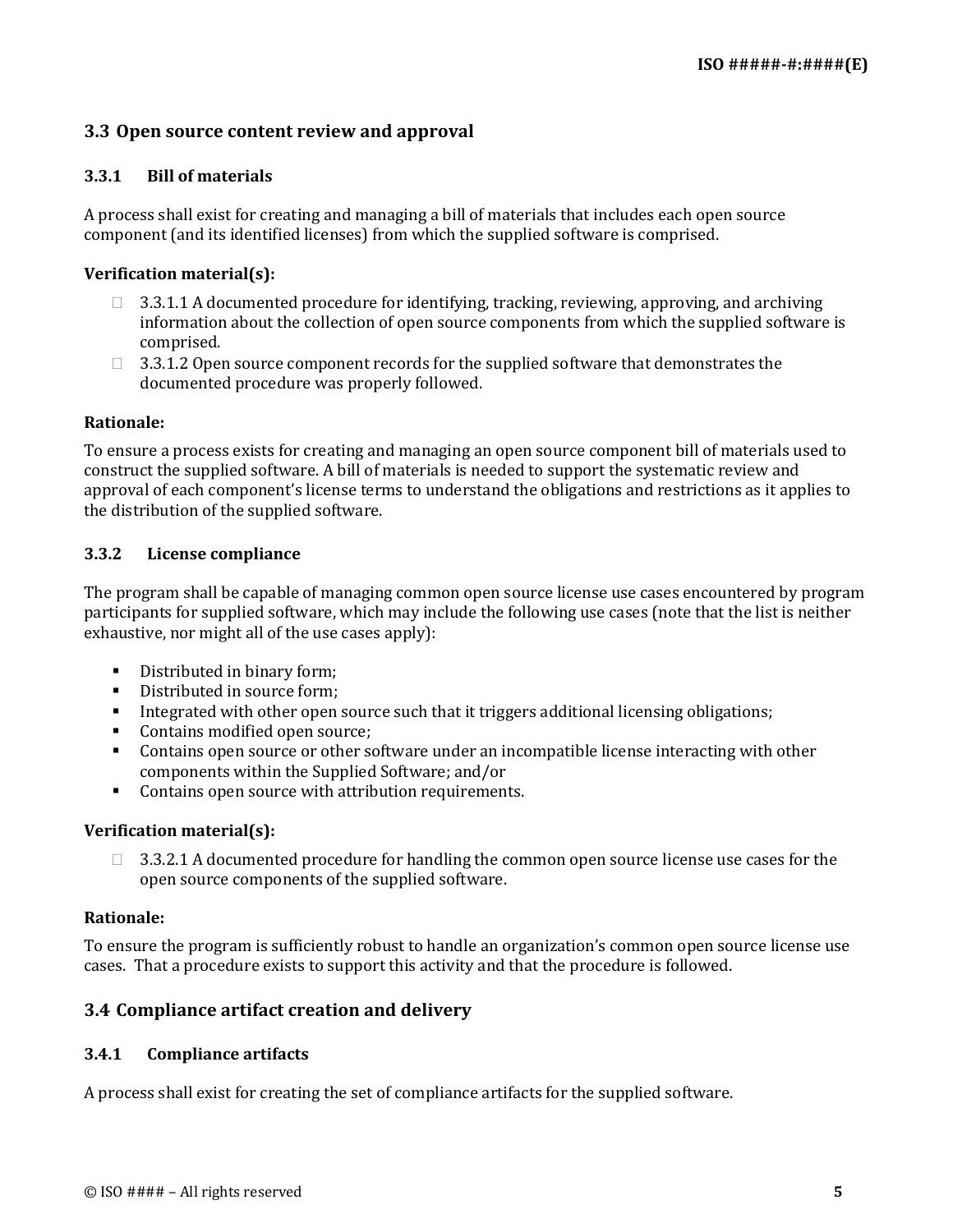# **Verification material(s):**

- $\Box$  3.4.1.1 A documented procedure that describes the process under which the compliance artifacts are prepared and distributed with the supplied software as required by the identified licenses.
- $\Box$  3.4.1.2 A documented procedure for archiving copies of the compliance artifacts of the supplied software - where the archive is planned to exist for a reasonable period of time<sup>1</sup> since the last offer of the supplied software; or as required by the identified licenses (whichever is longer). Records exist that demonstrate the procedure has been properly followed.

#### **Rationale:**

To ensure reasonable commercial efforts have been instituted in the preparation of the compliance artifacts that accompany the supplied software, as required by the identified licenses.

# <span id="page-11-0"></span>**3.5 Understanding open source community engagements**

# <span id="page-11-1"></span>**3.5.1 Contributions**

If an organization considers contributions to open source projects, then

- a written policy shall exist that governs contributions to open source projects;
- the policy shall be internally communicated; and
- a process shall exist that implements the policy

#### **Verification material(s):**

If an organization permits contributions to open source projects, then the following shall exist:

- $\Box$  3.5.1.1 A documented open source contribution policy;
- $\Box$  3.5.1.2 A documented procedure that governs open source contributions; and
- $\Box$  3.5.1.3 A documented procedure that makes all program participants aware of the existence of the open source contribution policy (e.g., via training, internal wiki, or other practical communication method).

#### **Rationale:**

When an organization permits open source contributions, the intent is that the organization has given reasonable consideration to developing and implementing a contribution policy. The open source contribution policy can be made a part of the overall open source policy or be its own separate policy.

# <span id="page-11-2"></span>**3.6 Adherence to the specification requirements**

#### <span id="page-11-3"></span>**3.6.1 Conformance**

In order for a program to be deemed OpenChain conformant, the organization shall affirm that the program satisfies the requirements presented in this document.

# **Verification material(s):**

 $\Box$  3.6.1.1 A document affirming the program specified in [§3.1.4](#page-8-1) satisfies all the requirements of this document.

l

 $<sup>1</sup>$  Determined by domain, legal jurisdiction and/or customer contracts</sup>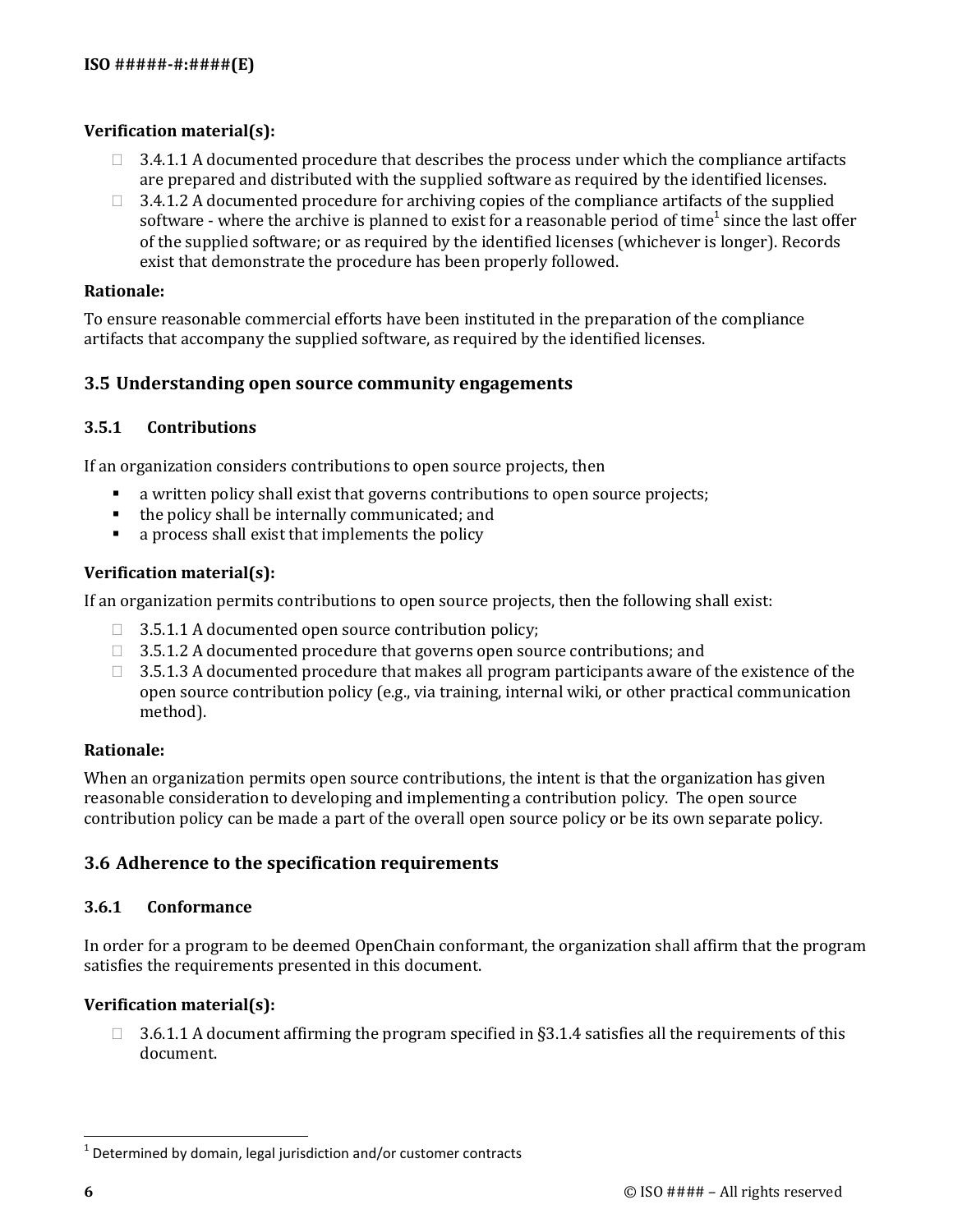# **Rationale:**

To ensure that if an organization declares that it has a program that is OpenChain conforming, that such program has met all the requirements of this document. The mere meeting of a subset of these requirements is not considered sufficient.

# <span id="page-12-0"></span>**3.6.2 Duration**

A program that is OpenChain conformant with this version of the specification shall last 18 months from the date conformance validation was obtained. The conformance validation registration procedure can be found on the OpenChain project's website.

# **Verification material(s):**

 $\Box$  3.6.2.1 A document affirming the program meets all the requirements of this document, within the past 18 months of obtaining conformance validation.

## **Rationale:**

It is important for a program to remain current with the specification if an organization wants to assert conformance over time. This requirement ensures that the program's supporting processes and controls do not erode if an organization continues to assert program conformance over time.